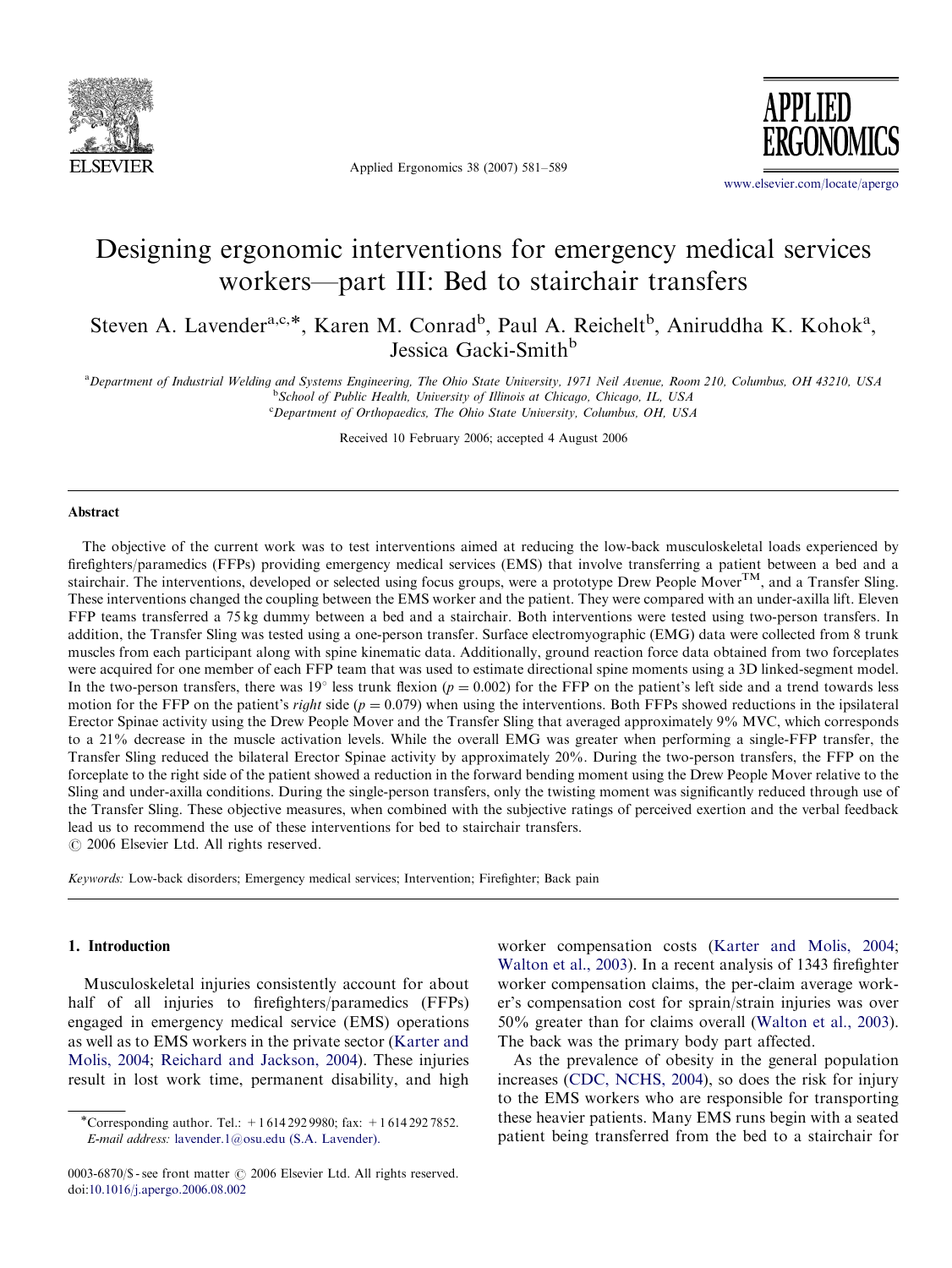downstairs transport [\(Conrad et al., 2000\)](#page--1-0). A second transfer is then performed as the patient is moved from the stairchair to the ambulance stretcher. Previous research studying patient handling tasks used in health care settings has indicated that bed to wheelchair transfers result in very large spinal compression and shear loads, with the compression loads in excess of compression force used in the NIOSH action limit (3400 N) [\(Daynard et al., 2001](#page--1-0); [Marras et al., 1999](#page--1-0)) and the shear loads in excess of the 500 N action limit recommended by [McGill et al. \(1998\).](#page--1-0)

The purpose of this work was to evaluate ergonomic interventions aimed at reducing biomechanical loads on the back as patients are transferred from the bed to a stairchair during simulated EMS operations. Typically, these transfers are performed by lifting the patient using an underaxilla lift and may be performed by one or two EMS workers. The ergonomic interventions described in this paper have been developed to facilitate lifting the patient, by essentially providing handles that facilitate the ability to grasp and handle the patient. In other health care settings, gait belts and slings are often used for this purpose; however, there is conflicting evidence regarding the benefits of that intervention [\(Hignett, 2003\)](#page--1-0). It should be noted that while a gait belt is not intended for use when it is necessary to lift the patient's entire weight, a sling may be used to do so. [Elford et al. \(2000\)](#page--1-0) report a reduction in the amount of angular deviation, velocity, and acceleration of the trunk, as measured with a lumbar motion monitor (LMM), when using a sling during chair-to-chair patient transfers,

suggesting that the use of one or two slings may reduce the risk of back injury.

The specific ergonomic interventions were developed through a series of focus group discussions with FFPs [\(Conrad et al., in review](#page--1-0)). Three groups, each with between 8 and 10 FFPs met twice to brainstorm and refine intervention ideas. An industrial designer sketched drawings of the concepts suggested by the participants. During these discussions, the ergonomic challenges of using the existing approach, the under-axilla lift was discussed and potential interventions were proposed for the ergonomic issues identified.

The first intervention, called the Drew People Mover<sup>TM</sup> (Drew Systems, LLC), was a piece of fabric 122 cm long that is narrower at the top (41 cm) and wider (76 cm) at the bottom and has multiple attachment points for the four handles (Fig. 1a). The Drew People Mover would be worked under the patient prior to moving, at which point the handles would be attached, and the patient lifted by two or more FFPs and transferred in essentially a fabric seat. The second intervention was termed the Transfer Sling. The Transfer Sling was comprised of a long webbed belt, essentially a very long and continuously adjustable seat belt that could be wrapped around a patient's back and under their thighs before reconnecting with itself to form a continuous loop. When lifting a patient, the FFPs would position themselves in front and to the side of the patient and would grasp the Transfer Sling approximately 1/3rd of the way down from the most superior point on the



Fig. 1. The two interventions that were evaluated in this study were the Drew People Mover (a) and the transfer sling (b).